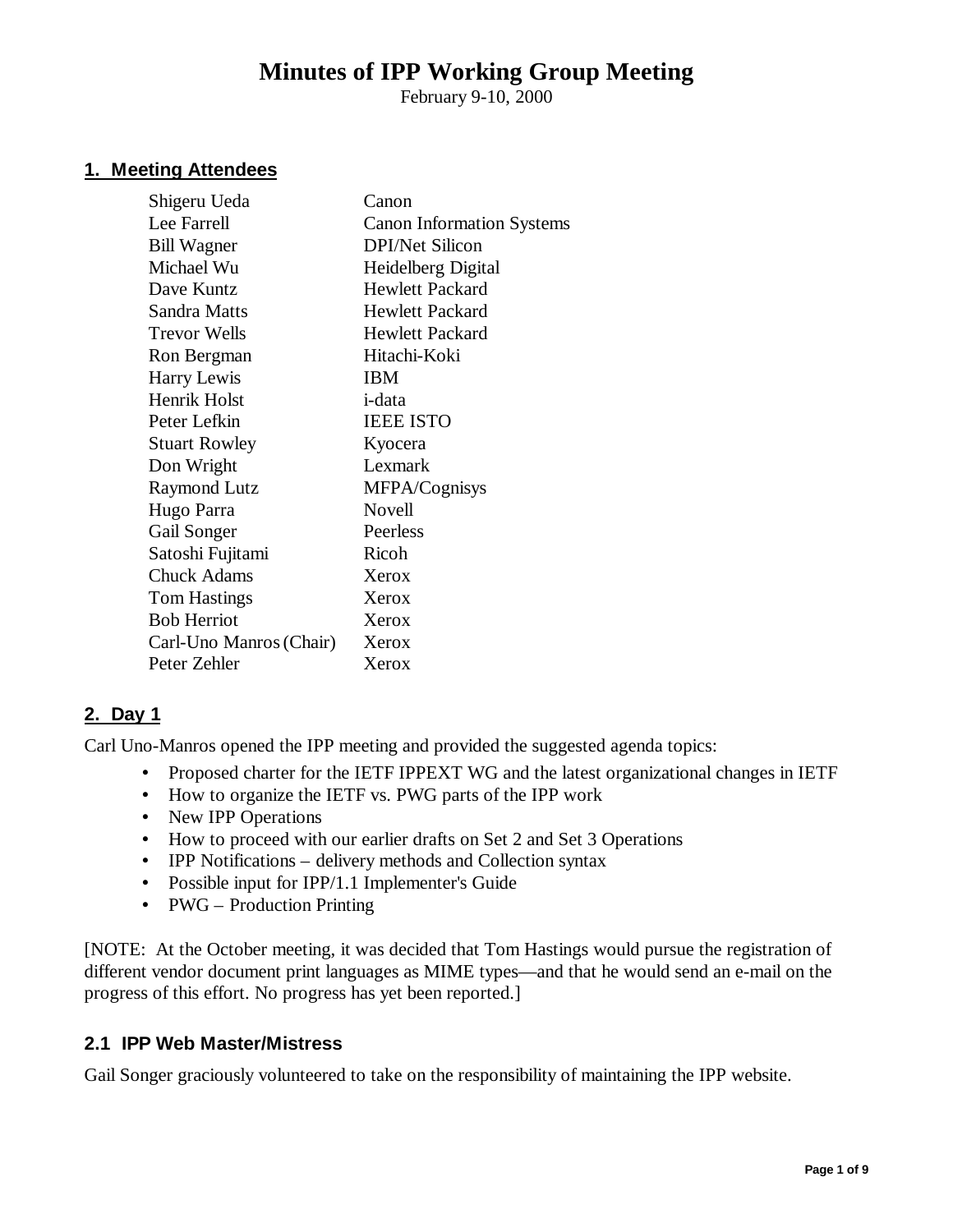# **2.2 IPP Document Priorities**

Carl-Uno reviewed the various documents and their intended completion schedule:

- Job and Printer Set Operations March
- Set 2 and Set 3 Operations June
- Notifications ???

The group agreed on the following order for addressing the documents:

- 1. Set Operations
- 2. Notifications
- 3. Set 2/Set 3

# **2.3 IETF vs. PWG: Different Parts of IPP Work**

Carl-Uno is interested in addressing the logistical issues of separating IETF related work vs. PWG related work. Specifically, the Production Printing items are probably only of interest to a smaller subset of the IPP group. How should we proceed with regard to addressing this topic?

More than half of the group indicated interest in the general topic of Production Printing (as related to IPP.) Chuck Adams asked about the Requirements list, but none had been identified yet.

Carl-Uno requested that a new reflector should be set up for the Production Printing effort— separate to the current IPP mailing list. This should only be for IPP-related activity that is *not* intended for IETFbased IPP work.

# **2.4 New IPP "Set" Operations**

Tom Hastings led a review of the Job and Printer Set Operations document: ftp://ftp.pwg.org/pub/pwg/ipp/new\_OPS/ipp-job-printer-set-ops-000130.pdf

Three optional operations are defined:

- Set Printer Attributes
- Set Job Attributes
- Get Printer Supported Values

Tom provided an overview of the various sections of the document.

It was noted that the values for the Operation-Ids still need to be assigned.

The group discussed the issue of side effects caused by setting attribute values. It was suggested that an implementation should try to set *all* values specified in the operation before checking for valid results. If any conflict results, then the operation should fail (be rejected.)

ISSUE: What number of attributes should be established for compliant implementations as the minimum supported? Is only one attribute sufficient?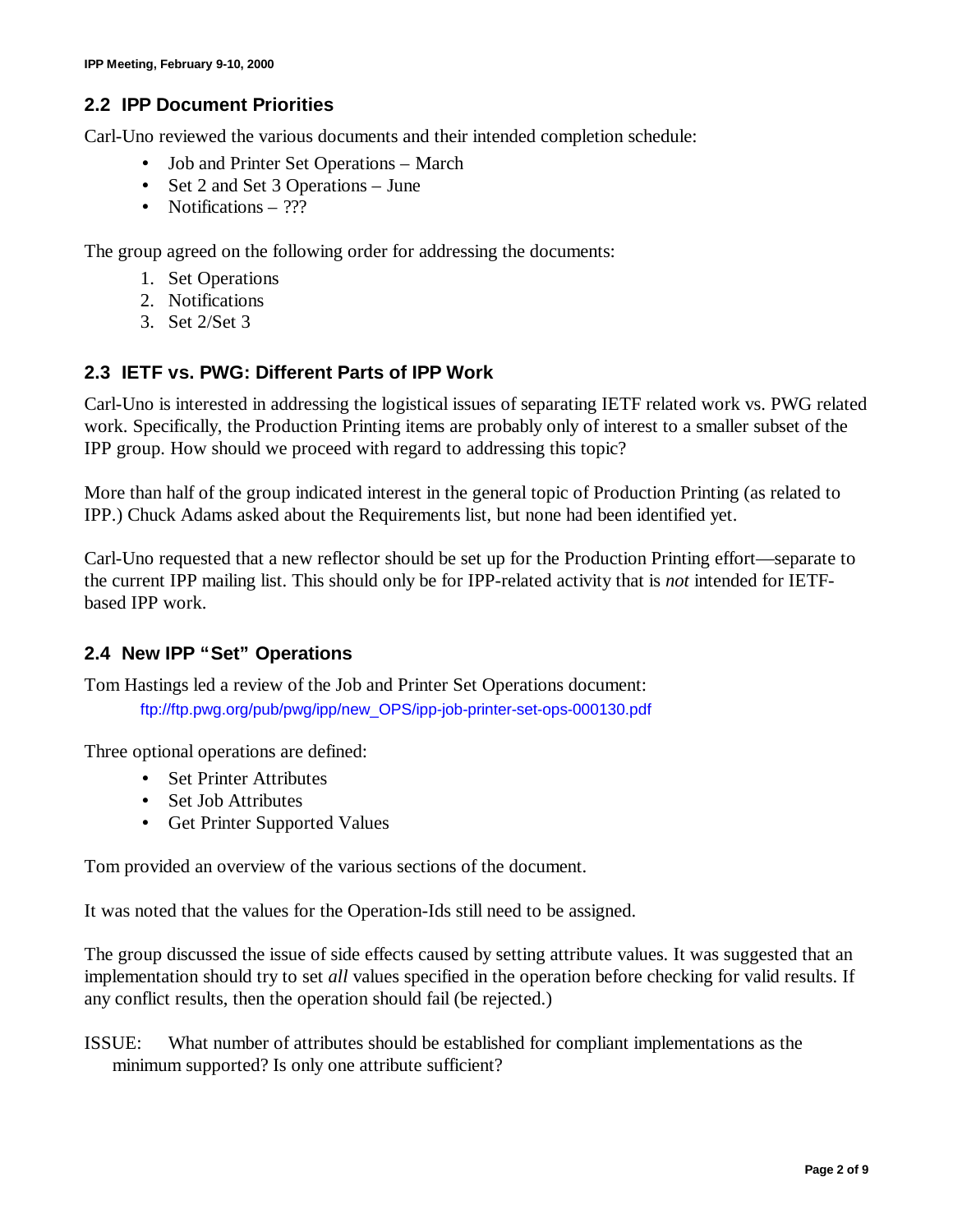#### **IPP Meeting, February 9-10, 2000**

[At least one example has been cited where an operation requires three "parallel" attributes: printer uri supported, uri security supported, and uri authentication supported. During the discussion, this set of attributes was referred to as "the three musketeers."]

It was noted that the error code for "Request entity is too large" could be used to indicate "too many attributes," but this might be inefficient if an implementation only supports a maximum of one attribute. What logic would be used to pick the (correct) smaller number? Perhaps a more informative error message should be defined.

After long discussions, the group agreed that the specification should not require an implementation to support more than one attribute. [However, everyone also agreed that it would be a poor implementation.]

The group agreed that the specification should be modified to say that a printer *should* (not MUST) accept the Set Printer Attributes operation in any state.

Bob Herriot suggested that the strategy to be used by a client implementation when it receives a "Request entity is too large" error will be unnecessarily complex. He thinks the entire issue could be simplified by having the operation only cause a single "set" at a time.

Hugo Parra suggested that parallel attribute updates should be handled by the use of a collection as a single "pseudo-attribute." Carl-Uno noted that this would create a dependency of the Set Operations document on the Collection Syntax document.

The group (temporarily) agreed to modify the set operation such that it can set one and only one attribute. The printer must reject ("bad request") any operation that contains more than one attribute. A new "multi-attribute" will be defined as a collection containing the parallel attributes printer uri supported/uri security supported/uri authentication supported.

Subsequent discussion caused the group to reject the agreement above.

Tom, Henrik, and Bob agreed to take the issue offline and work on developing a recommended solution to this issue.

While discussing "job-message-from-operator" and "printer-message-from-operator," it was agreed that using "no-value" is acceptable, and it has the same effect and semantic meaning as a zero length string.

There was some question about whether the "default" out-of-band value could be eliminated. It was agreed that "no-value" could be used instead— at least for Set Printer Attributes. However, there was some debate about whether this should be used as a means of removing an existing attribute for Jobs. The group agreed that a separate out-of-band value called "delete-attribute" should be defined for Set Job Attributes.

Bob presented his proposal for a new collection attribute that includes the three parallel attributes mentioned above. His proposal will be distributed to the e-mail list for further review and comment.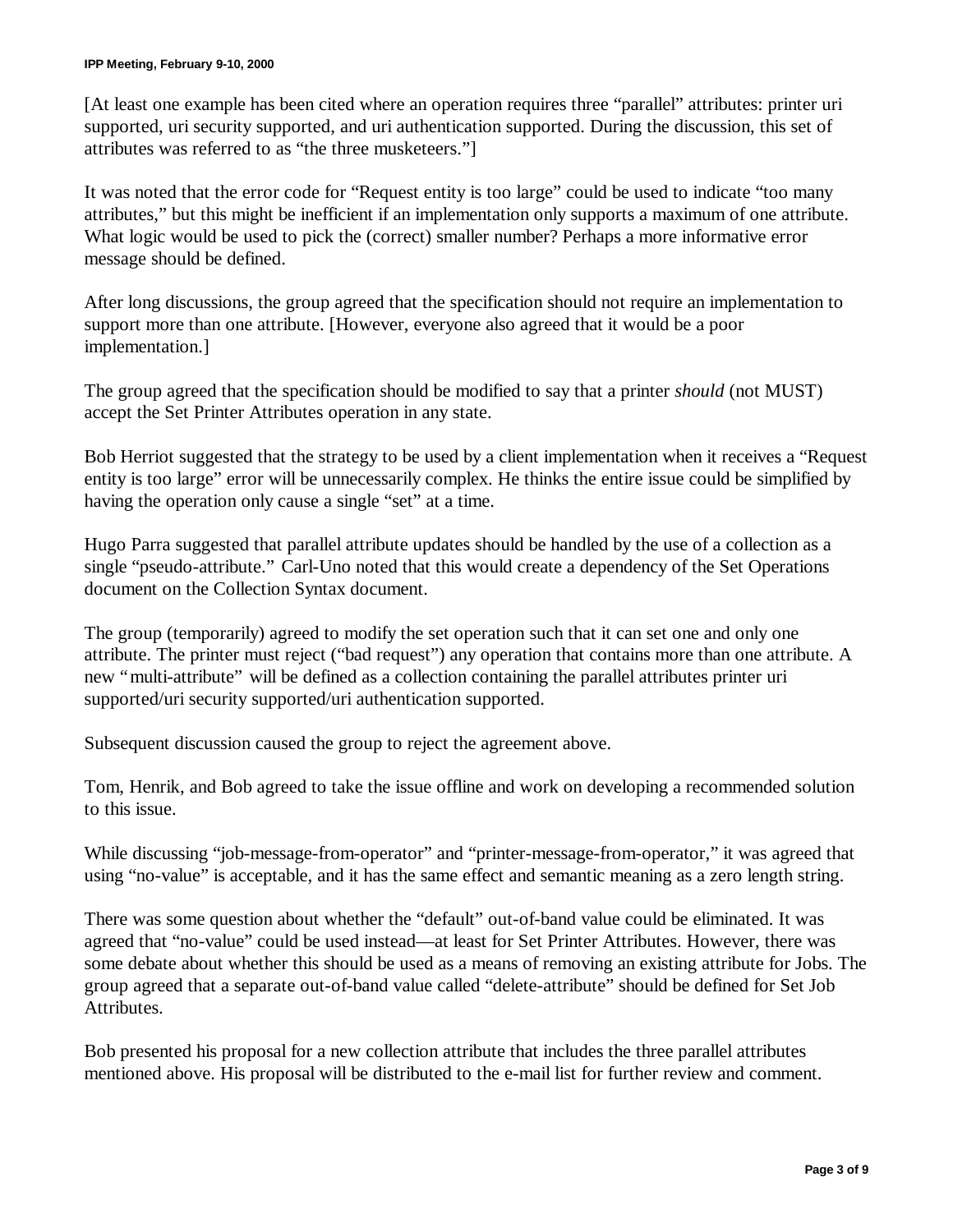During Bob's presentation, Carl-Uno suggested that the CONNEG WG syntax could be used in connection with the parallel attributes. No conclusion was reached on this suggestion.

[Even though there were no Issues explicitly identified in the document, the various discussions that occurred as a result of the review process had occupied the entire afternoon.]

# **2.5 Collections**

Tom Hastings led a review of the 'collection' attribute syntax document: ftp://ftp.pwg.org/pub/pwg/ipp/new\_COL/ipp-collection-attr-syntax-991208.pdf

There was much discussion about maintaining compatibility with earlier implementations (prior to collection syntax) while still providing collection syntax for use by later implementations. Various alternative methods for determining the client capability were considered. It was generally agreed that an attribute should be defined that indicates "collection-attributes-supported."

# **3. Day 2**

# **3.1 PWG IPP Archives**

Don Wright suggested that the individual editors of past documents should clean up the ftp site by removing old document versions that are not .doc file format (e.g. .pdf, .txt, .htm, etc.) Tom, Gail, and Carl-Uno will work together to investigate the benefits of establishing a different hierarchy organization of the file directories.

# **3.2 Possible Input for IPP/1.1 Implementer's Guide**

Peter Zehler discussed some of the issues/questions that have been raised on the mail list regarding the implementation of IPP. He reviewed his answers with the group, and solicited opinions on whether the current documents should be modified to provide further clarification and whether the information should be included in the Implementer's Guide.

1. For Language and String, should the max length of 1024 be for the String alone, or the *combined* length of both?

Evidently, different implementations have used both interpretations. The group agreed that the specification should explicitly clarify which interpretation is intended. After some discussion of which companies will be affected by which choice is ultimately selected, the group agreed that the max length will apply to the String only— independently of the size of the Language. This text clarification will be done to the Model document, and also explained in the Implementer's Guide.

2. Is the responsibility of the "Resume-Printer" operation limited to changing the Printer objects 'printerstate-reasons' or does it have any bearing on the 'Printer-state' also?

The basis of this question is not well understood. After reading the text in the RFC about Resume Printer Operation, the group decided that the Model document should be modified to say that the Printer "is free to" (i.e. it is not mandatory to) transition itself into a processing or idle state.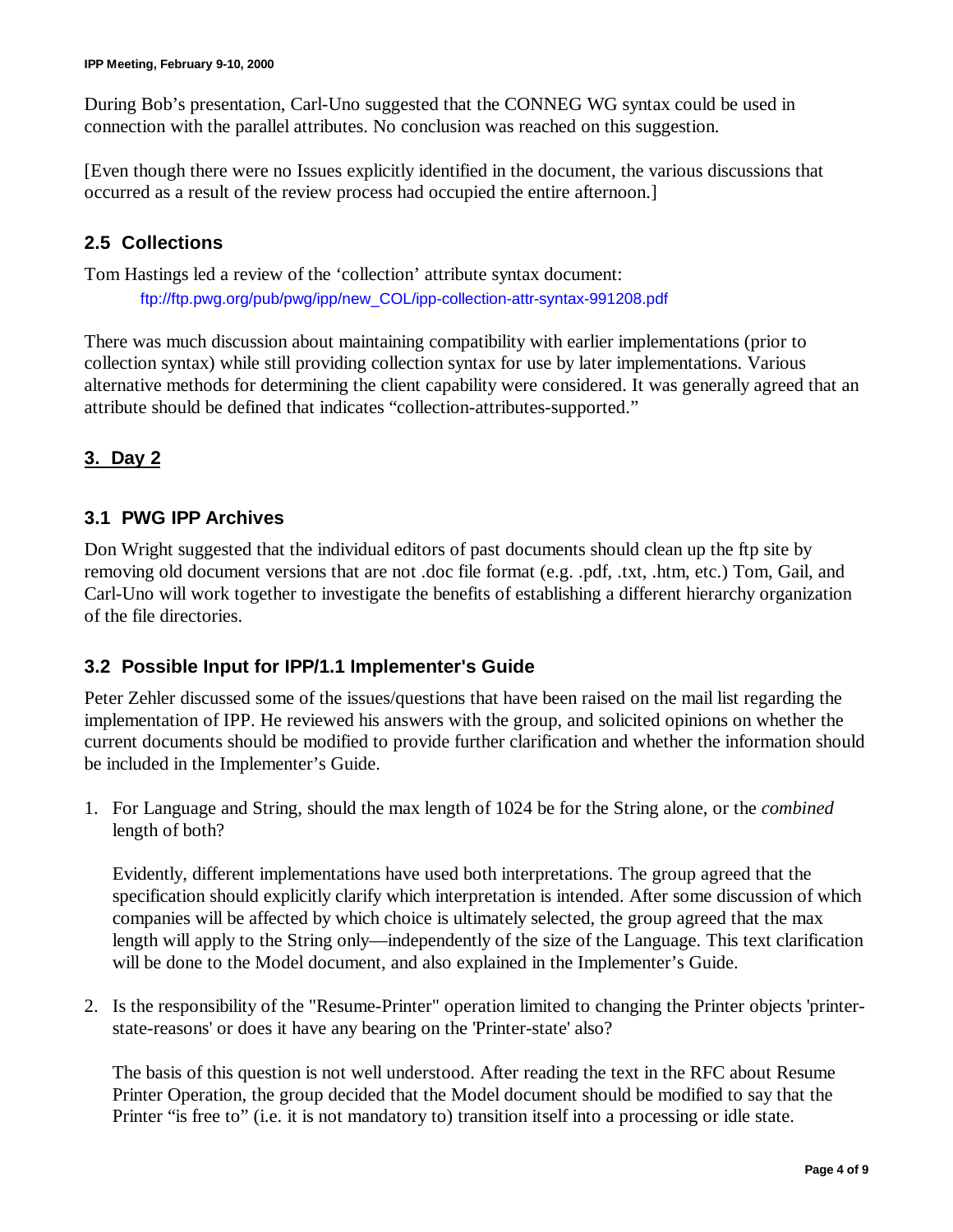3. Assume a client has performed a Print-URI operation with a reference to a large document .The request is processed checking for the uri-scheme and the accessibility of the document, and the client is sent a response with a valid job-id. While the IPP server is downloading the document mid way, the client does a get-job-attributes. We would return the job-state as pending-held , but what the jobstate-reasons say. There is a job-state-reason 'job-incoming', but is limited to create-job.

The group determined that the original answer to this question provided by Peter on the mail list was incorrect. Tom Hastings will provide an updated response— including any necessary clarification.

4. Assume a user sends a Create-Job request and is successful. Without performing a send URI/Doc operation he issues a last-doc without any document data (so the IPP server would have a job that is created without any data.) What should be the response of the IPP server to this last-doc? Will a client-error-not-possible (0x0404) status-code suffice?

No, the operation should succeed with a successful-complete status.

5. Restart on a Print-URI request that was aborted while downloading the URI: If I issue a Restart-Job request on a job that is in state "aborted" (due to download failing), does the IPP Server need to download the file again or return "client-error-not-possible"?

It *shall* attempt to retrieve the job data again. (The 'print-uri' does *not* necessarily mean download. A client may upload the file to the printer via FTP. The URL used in 'print-uri' could have a method of 'file://')

The Implementer's Guide should clarify that Print URI can be a "push." Also, the state transition diagram should be added.

ACTION: Tom Hastings will attempt to create a set of state transition diagrams for inclusion in the document(s).

The other issues/questions that were raised did not require any changes to the existing documents. In some cases, Peter will need to modify his previous e-mail response(s).

Harry raised the issue that multiple documents in a single job could possibly be received— and printed out of order. This concern was originally raised by Carl Kugler. The group agreed that Carl should write a proposal for addressing this issue— possibly by defining an attribute that indicates "document number within a job."

# **3.3 IPP Notifications**

- Tom Hastings led a review of the IPP Event Notification Specification document: ftp://ftp.pwg.org/pub/pwg/ipp/new\_NOT/ipp-not-spec-000202.pdf
- ISSUE 01 Once a number of delivery solutions have been developed and evaluated, we may want to make one or several of them REQUIRED for implementation to ensure a minimum set of interoperability. Which one or ones should be REQUIRED? Deferred.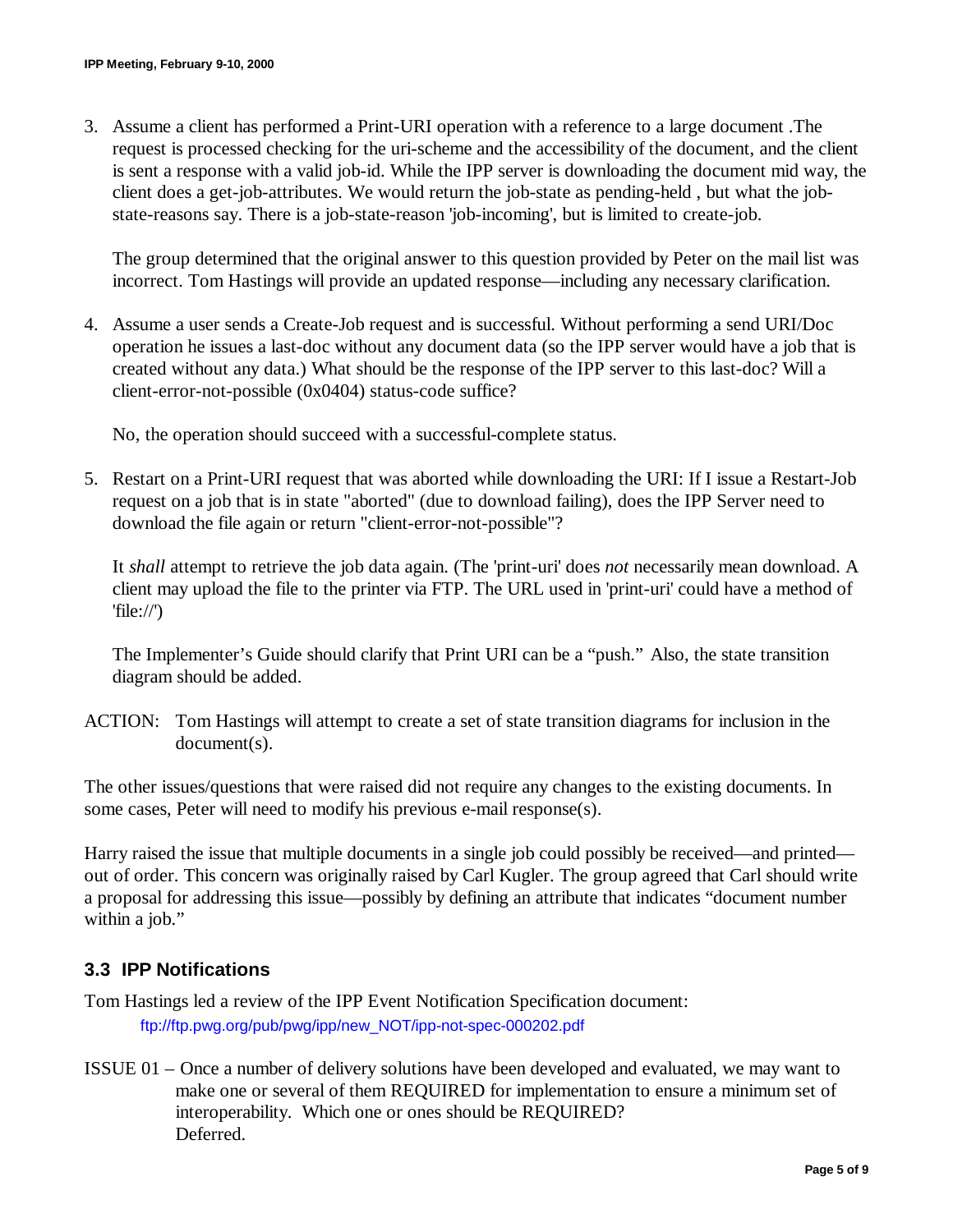- ISSUE 02 Ok that "job-uri" isn't defined for use with the Create-Job-Subscription operation? No, we should be consistent with IPP/1.1; "job-uri" should be defined.
- ISSUE 03 Should Renew-Subscription Request have a Group 2 for its two Subscription attributes? Yes.
- ISSUE 04 Should Renew-Subscription Response have a Group 3 for its two Subscription attributes? Yes.
- ISSUE 05 The out-of-band 'none' value is also defined in the PWG Production Printing document. Should we keep the definition here in the Notification document? And/or should we move the definition to the 'collection' specification (ipp-coll) which is also defining the tag for the 'collection' attribute syntax that is the province of the IPP Transport and Encoding document? Put it in the Collection document.

Conformance Requirements Section – The method for determining notification support should be clarified more. Also, it was suggested that this information should be moved to section 8.1.1 and included as a "NOTE". Similar information should be supplied for Section 8.2.1.

ISSUE 06 - Should we add references to the notification delivery documents that are in progress? Yes, keep the references up-to-date. The Notification documents should be submitted to the IETF as a complete suite.

In Section 15, the status code values still need to be defined. Also, in other sections, the operation code values should be defined in Section 8.

It was suggested that a common list of code values should be maintained in a central location on the PWG website to keep track of assigned numbers.

# **3.4 Notifications Over SMTP**

Tom led a review of a first-draft version of the "ipp-notify-mailto" document: ftp://ftp.pwg.org/pub/pwg/ipp/new\_NOT/ipp-notify-mailto-000209.pdf

It was noted that some Firewalls currently restrict e-mail attachments from being delivered. As such, it is important to *at least* provide a method for in-line text/plain messages.

Issues/questions raised during the review:

- Should we allow machine consumable format for notification—either optional or not? [The group agreed that Machine Consumable format should be allowed.]
- XML in text body? Disguised as text/plain or application/xml only?
- Send multiple MIME types? [Yes, this is desirable—the example of a multimedia greeting card was used.]
- Require text/plain to be supported? [Yes.]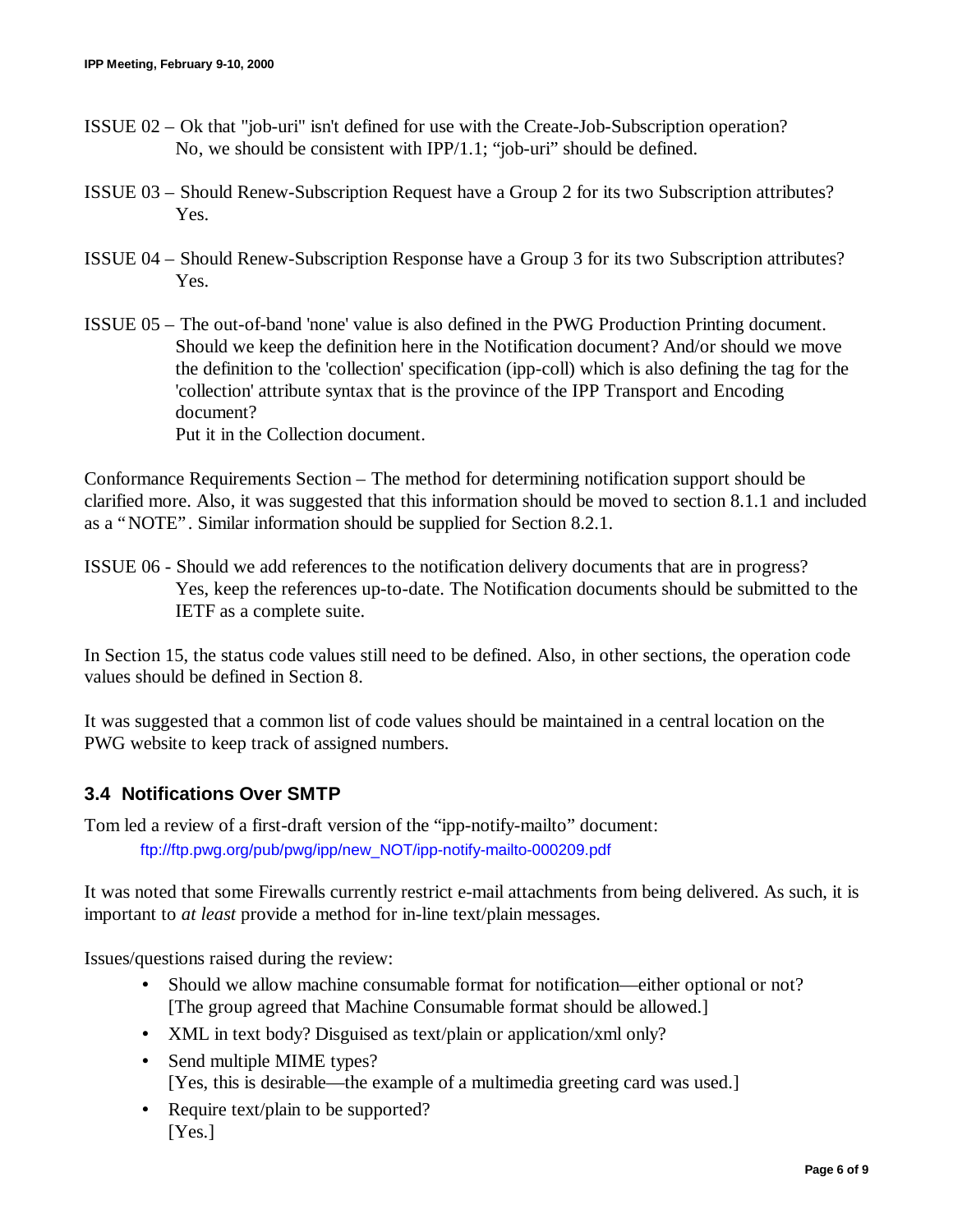The group agreed to rename the notification format attribute to "notify-format" *without* specifying human consumable or machine consumable in the name. The MIME media type will determine the specific format of the message— including multipart MIME. If the notify-format is omitted, the implementation MAY send multiple MIME types, but MUST send at least text/plain.

It was agreed that when the subscribing user selects the 'mailto:' delivery scheme, the client MUST provide the user's mail address.

Tom Hastings and/or Henrik Holst will update the document to reflect the decisions reached during the review and post it for group access.

# **3.5 Notification via Polling**

Harry Lewis led a review of the IPP Notification Polling document: ftp://ftp.pwg.org/pub/pwg/ipp/new\_NOT/ipp-notify-poll-000202.pdf

The concept of "server-directed polling" was explained. The Printer will provide the client with information that indicates a suggested "time window" for issuing the next event poll.

There was a long discussion about the merits and drawbacks of using multipart MIME for handling multiple events.

- ISSUE 01 Should it be possible for a client to ask for the Per-Job Subscriptions for a particular job using a "job-id", instead of the subscription-id, which currently isn't returned by a Job Creation operation? Yes.
- ISSUE 02 Is there anything useful that we could define for the rest of the "notification-recipient" (uri) attribute, since there is no recipient address needed after the 'ipp-notify-poll://' since the recipient(s) poll? Possibly. For example, IP address or Domain Name of the (authenticated) host.

Bob Herriot suggested that we should add job-id as an attribute to Get Notifications.

- ISSUE 03 [There is no ISSUE 03 in the document.]
- ISSUE 04 Or MUST the Printer discard events that occurred earlier than the sliding time window specified by the difference between these two values? Otherwise, the clients may get back a lot of duplicate events on subsequent requests. No. The Printer MUST keep the events at least as long as the time window.
- ISSUE 05 If we don't want to have Job Creation operations return subscription id's, then allow a "jobids" operation attribute in the Get-Notifications request in addition to the "subscription-ids" operation attribute. Yes.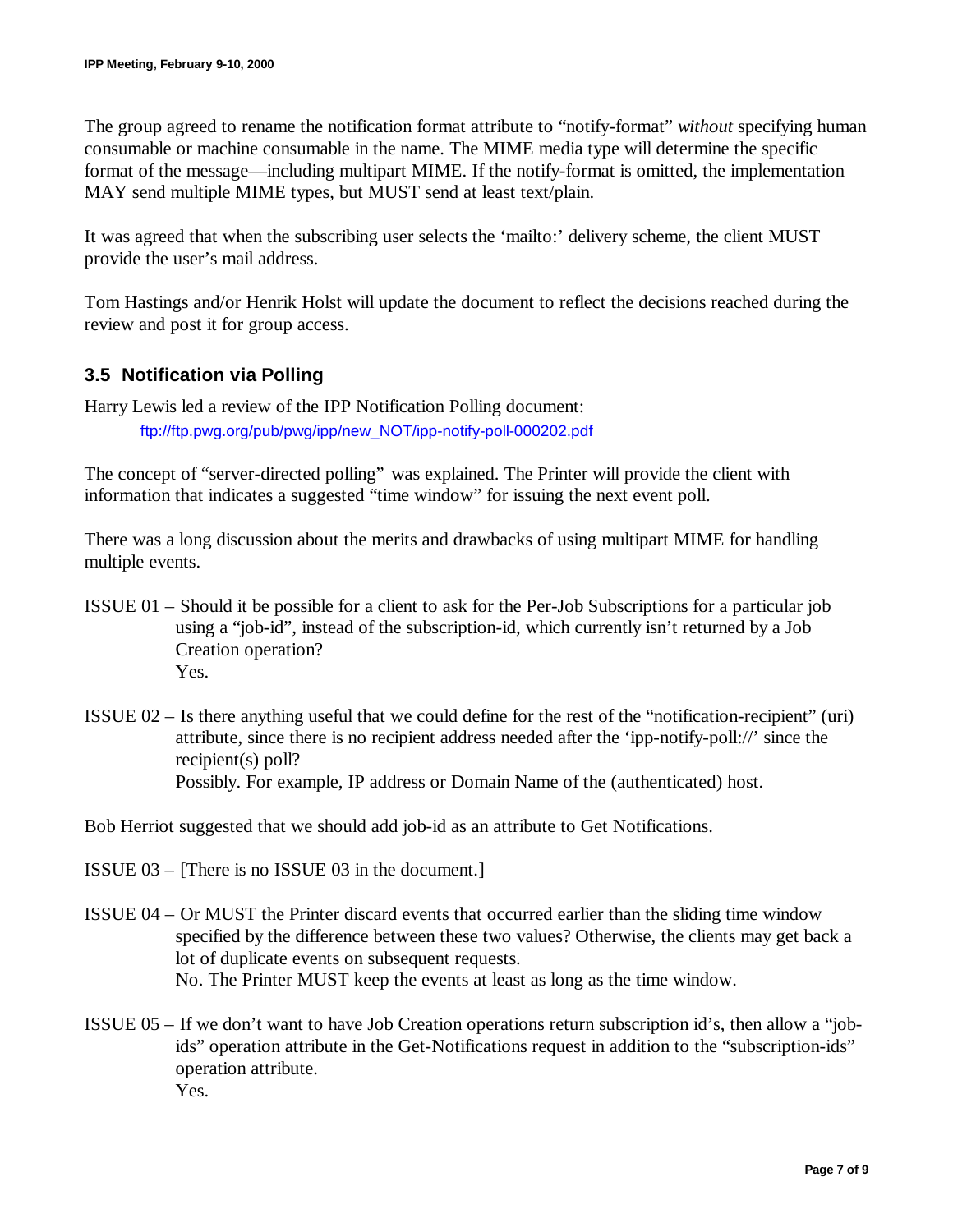# **3.6 Notification Delivery Method and Protocol**

Hugo Parra led a review of the 'ipp-notify-send' document:

ftp://ftp.pwg.org/pub/pwg/ipp/new\_NOT/ipp-notify-send-000202.pdf

Hugo described his proposed protocol for an IPP Printer communicating with a "Notification Delivery Service" that is responsible for sending notification messages to the subscribing client. This configuration simplifies the notification service support required in the Printer.

ISSUE 01 – What should the name of this delivery method and protocol be that we use in the title of this document?

IPP Notification Delivery Protocol (indp).

ISSUE 02 – What should the scheme name be? Consider 'ipp-notify-send' a working title, until we see several schemes. The 'ipp-notify-poll' delivery method is another example. The IETF likes words or well-recognized acronyms, not abbreviations in scheme names, so let's include "notify"?

> [It was noted that hyphens are not allowed in IETF scheme names (hyphens are reserved to separate the responsible organization name from the scheme name.)] The group agreed to call the scheme "indp".

- ISSUE 03 Should the scheme name be used in the title? Yes.
- ISSUE 04 Because "human-readable-report" has been added to the Notification Model document, is it ok to change this description to be a reference to "human-readable-report" in that document? ???

The group agreed that a separate notification attribute— "human-readable-report-format"—will be added.

ISSUE 05 – Should we move the status codes into the Notification Model document in order to have the same status codes for any other delivery method that might be defined? ???

Carl-Uno suggested that the document should be split into two separate drafts— one for the protocol and one for the delivery method. He believes that having separate documents would make future extensions easier.

ACTION: Hugo Parra will try to get at least the Delivery Method document published before the IETF deadline.

#### **3.7 Collections – continued**

Bob Herriot presented some information about using the CONNEG syntax to describe collections of attributes. He explained several samples that are contained in the CONNEG Content Features Schema specification and then provided some suggested encodings to handle the "parallel attributes" that were discussed during the Set Operation document review.